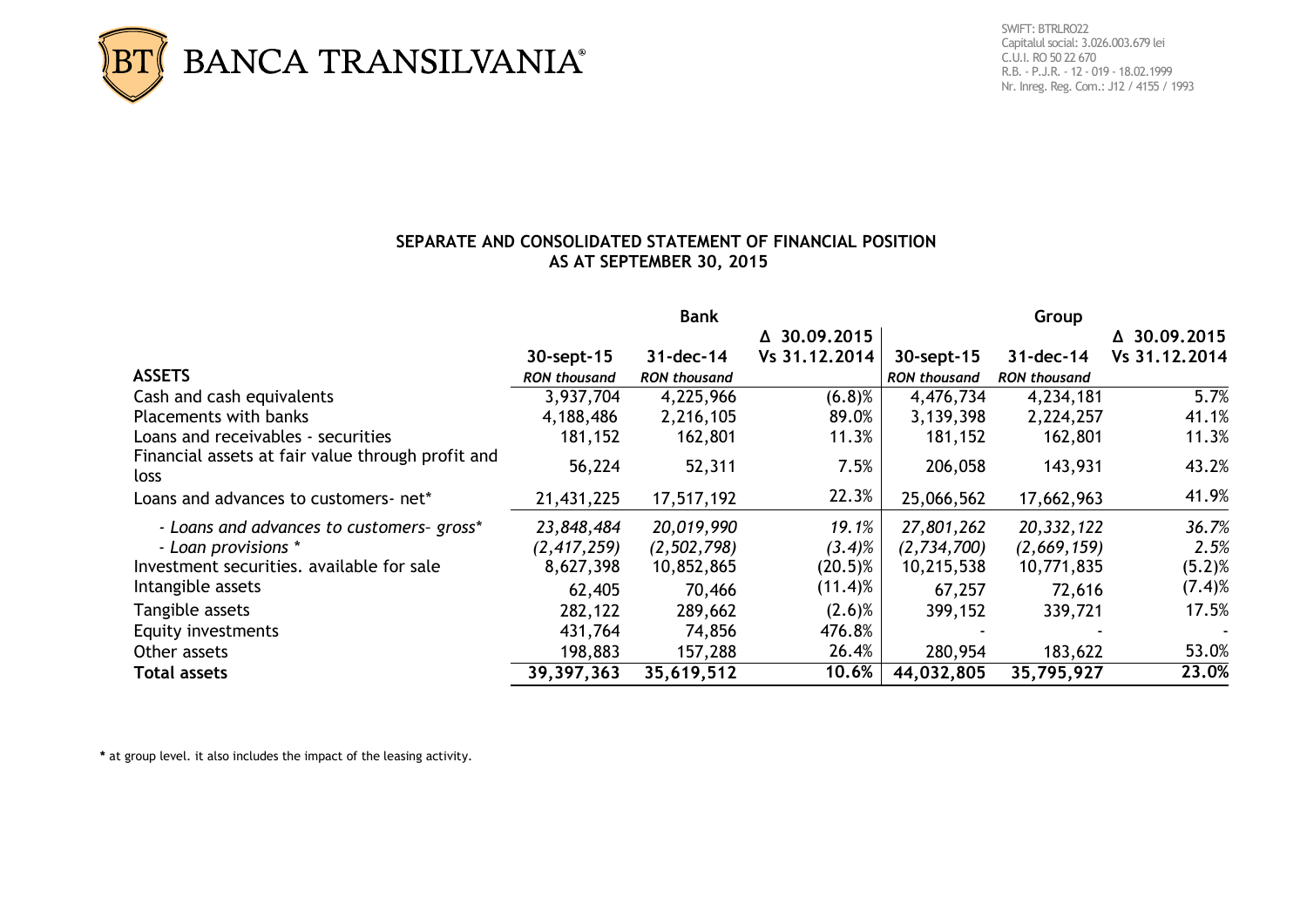|                                                   | <b>Bank</b>                       |                                  |                               | Group                             |                                  |                               |
|---------------------------------------------------|-----------------------------------|----------------------------------|-------------------------------|-----------------------------------|----------------------------------|-------------------------------|
| <b>LIABILITIES AND EQUITY</b>                     | 30-sept-15<br><b>RON thousand</b> | 31-dec-14<br><b>RON thousand</b> | △ 30.09.2015<br>Vs 31.12.2014 | 30-sept-15<br><b>RON thousand</b> | 31-dec-14<br><b>RON thousand</b> | △ 30.09.2015<br>Vs 31.12.2014 |
| Deposits from banks                               | 737,712                           | 133,348                          | 453.2%                        | 180,634                           | 133,348                          | 35.5%                         |
| Deposits from customers                           | 32,527,188                        | 30,045,502                       | 8.3%                          | 35,644,053                        | 29,994,916                       | 18.8%                         |
| Loans from banks and other financial institutions | 1,308,801                         | 949,053                          | 37.9%                         | 581,607                           | 1,052,687                        | $(44.8)\%$                    |
| Subordinated liabilities                          | 403,775                           | 394,658                          | 2.3%                          | 403,849                           | 394,743                          | 2.3%                          |
| Deferred tax liabilities                          | 42,733                            | 43,716                           | $(2.2)$ %                     | 41,984                            | 41,040                           | 2.3%                          |
| Other liabilities(*)                              | 516,699                           | 351,274                          | 47.1%                         | 1,248,846                         | 381,930                          | 227.0%                        |
| <b>Total liabilities</b>                          | 35,536,908                        | 31,917,551                       | 11.3%                         | 38,100,973                        | 31,998,664                       | 19.1%                         |
| Share capital                                     | 3,112,505                         | 2,695,125                        | 15.5%                         | 3,112,505                         | 2,695,125                        | 15.5%                         |
| Share premium                                     | 28,316                            | 38,873                           | $(27.2)$ %                    | 28,317                            | 38,873                           | $(27.2)$ %                    |
| Revaluation reserve                               | 26,778                            | 27,852                           | $(3.9)$ %                     | 25,885                            | 27,000                           | $(4.1)$ %                     |
| Treasury shares                                   | $-17,610$                         | $-10,468$                        | 68.2%                         | $-36,787$                         | $-21,253$                        | 73.1%                         |
| Retained earnings                                 | 397,467                           | 490,160                          | $(18.9)$ %                    | 2,475,615                         | 597,213                          | 314.5%                        |
| Other reserves                                    | 312,999                           | 460,419                          | $(32.0)$ %                    | 320,639                           | 456,138                          | $(29.7)\%$                    |
| <b>Total equity</b>                               | 3,860,455                         | 3,701,961                        | 4.3%                          | 5,926,174                         | 3,793,096                        | 56.2%                         |
| Non-controlling interests                         |                                   |                                  | $\blacksquare$                | 5,658                             | 4,167                            | 35.8%                         |
| <b>Total liabilities and equity</b>               | 39, 397, 363                      | 35,619,512                       | 10.6%                         | 44,032,805                        | 35,795,927                       | 23.0%                         |

*Note: The financial information as at 30.09.2014 and 30.09.2015 has not been audited or revised.*

*(\*) at consolidated level, it also comprises the financial debt towards fund unit holders.*

**DEPUTY CEO FINANCIAL REPORTING MANAGER GEORGE CALINESCU MIRCEA STEFANESCU**